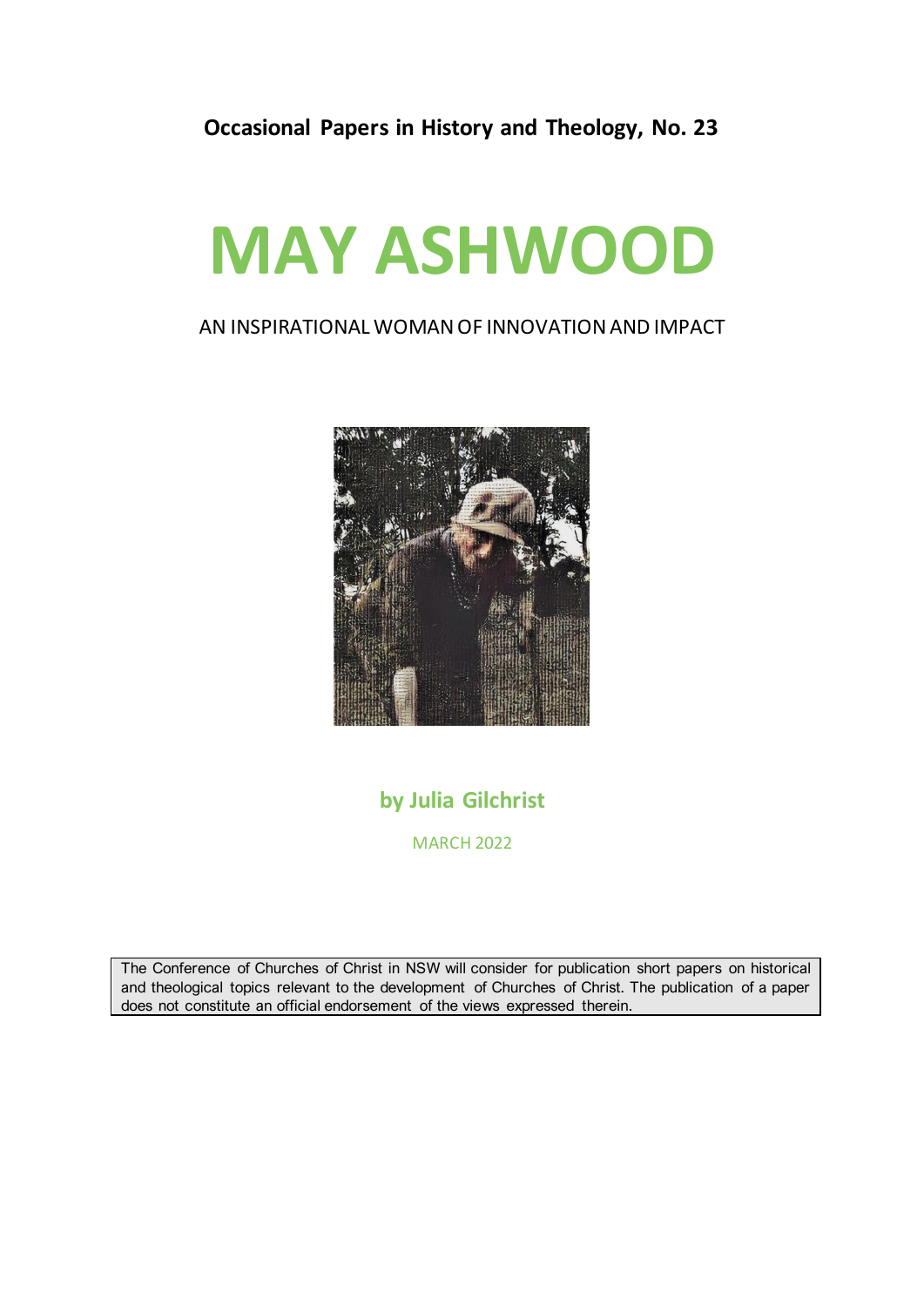**We remember May Ashwood best for commissioning and financing Ashwood House Aged Ladies Nursing Home in 1938 in Pendle Hill as a memorial to her mother. However, May Ashwood made a significant, longlasting contribution to Churches of Christ by stewarding her great wealth for Christ. Her contribution to our movement was comprehensive and visionary, demonstrating the diverse roles played by women of faith in the 19th and early 20th centuries.**

Frances May Ashwood was born at home to Ellen Elizabeth and John Francis Ashwood at 1 Ross St, Forest Lodge, Glebe, on 18 November 1884. Coming to adulthood in the late Victorian era, May's life was saturated with the Bible and involvement with the Churches of Christ. Her family connection to the Churches of Christ began with her mother's parents, who were married at the *Elizabeth Street Church of Christ* on 17 January 1884 and worshipped there until 1894 when it became *City Temple*. Later, John and Ellen Ashwood joined *Chatswood Church of Christ*, much closer to the new family home in Victoria St, Roseville, where May and her younger sisters, Elma and Queenie, were raised.

May was deeply influenced by strong Christian women who went before her.

In the 1880s, deep resistance to formal roles meant 'women were largely excluded from formal ministry, preaching and church governance', requiring them to innovate ways of living out their faith differently from men if they felt 'called' by God. May's strongest role model was her mother Ellen, whose involvement with Australian Christian women's associations and voluntary societies culminated in her service to the *Sisters' Conference* as treasurer in 1908 and its vice-president in 1916. Some other inspirational Christian women in May's orbit included Mary Clapham, who established the Sisters' Conference, and Elizabeth Andrews, its first secretary; Elizabeth Bagley, who was the only woman in Churches of Christ to receive an Illuminated Address in honour of her service; Antoinette (Nettie) Thurgood, who established *Christian Endeavour*in Australia; Mary Thompson, our first missionary to India who faithfully served there for 40 years; and Rosa Tonkin, our first female missionary in China.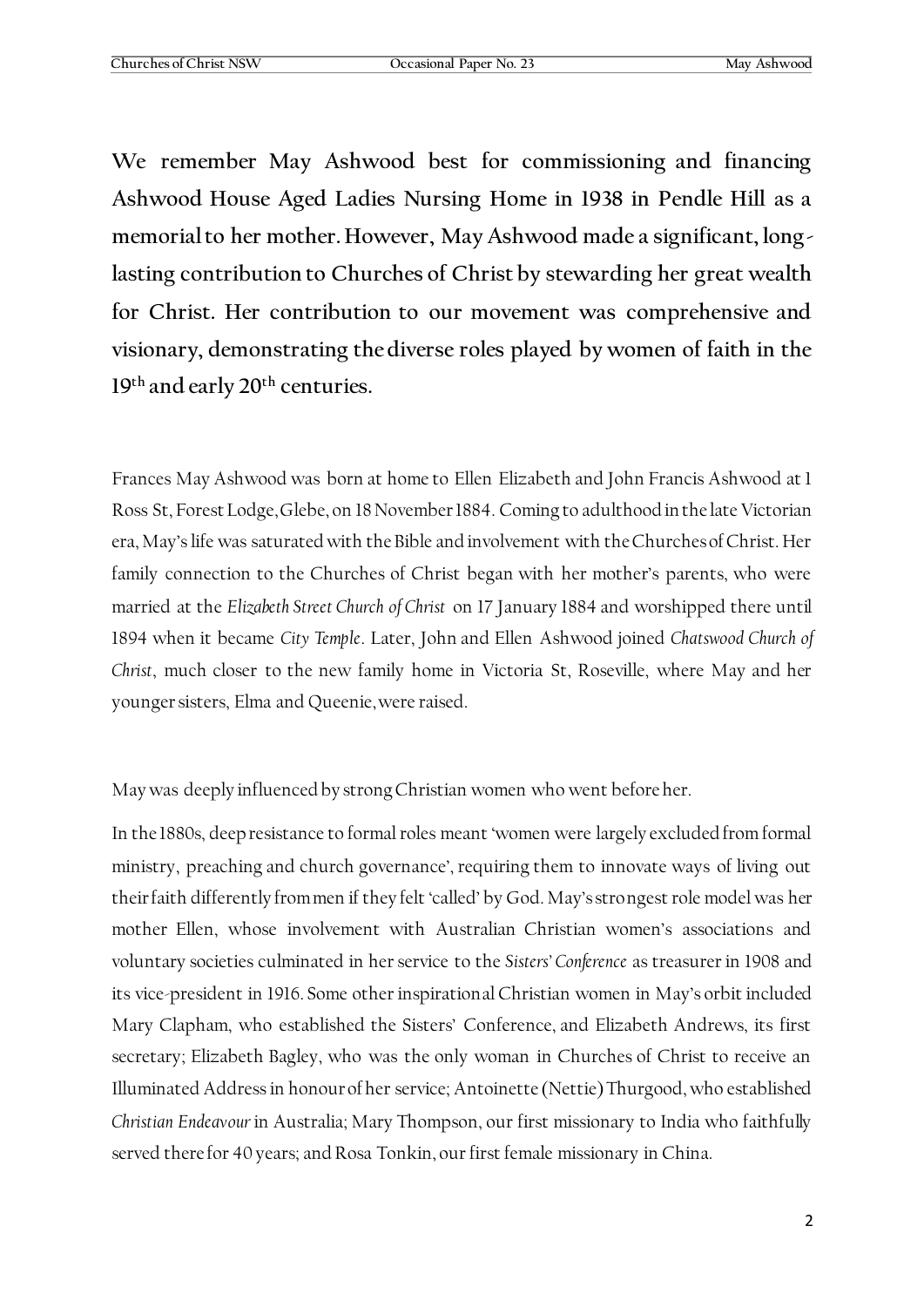May might have also heard of renowned Scot-Australian Catherine Helen Spence, a Unitarian preaching minister, and Spence's fine example of how Australian Christian women could bring their voices and energy to public debate. Such a pioneering approach to women's roles in Christian leadership may be startling to us considering their limited formal roles, but the commissioning of officeholders for the 22<sup>nd</sup> Annual Sisters' Conference in 1916 illuminates Churches of Christ thinking around the role of women in the faith …

"The president, Mrs Fox, in her address, took as the subject 'A New Testament Woman', as referred to by Paul in the message to the Romans: *'I commend unto you Phoebe*, *your sister, who is a servant or deaconess of the Church at Cenchrea, that ye receive her in the Lord, as becometh saints, and that ye assist her in whatsoever business she hath need of you: for she hath been a succorer of many and myself also.'* Mrs Fox proceeded to show from the words of Paul that women could advance and take a leading part in directing religious movements."

Although reserved, May became faithful, strong-willed and focused, possessing a firm grounding and deep familiarity with the Bible. This was due to the cultural and social environment she grew up in. The Bible was embedded in Australian popular culture and daily life. Reading daily devotions and sermon extracts in the morning newspaper was how Christ was shared in nearly 90 per cent of households. Further, as Australia transitioned to Federation, the Bible was 'a tool Christian citizenship in a plural, post-penal society' – something that May took seriously across her life. In Australia, 'churches and other places of worship also provided scope for leisure activities for women; [as] while menfolk had many other opportunities for social life, frequently denied to their wives and daughters, women were able without censure to use the church as a meeting place.'

Australian women mostly connected via private letters and scoured the major daily newspapers, *'Church News'* reports on what individual congregations and denominations were doing, read sermon extracts, received visiting missionary news, and checked for church events, public lectures and fundraising activities. When May was just 16, she attended the 1900 *Oddfellows Ball* in Coolamon, wearing a beautiful cream satin dress with chiffon trimmings. In attending Christian events like this, May successfully moved from the domestic, private sphere into public areas of education, business, and politics, developing her connections across society.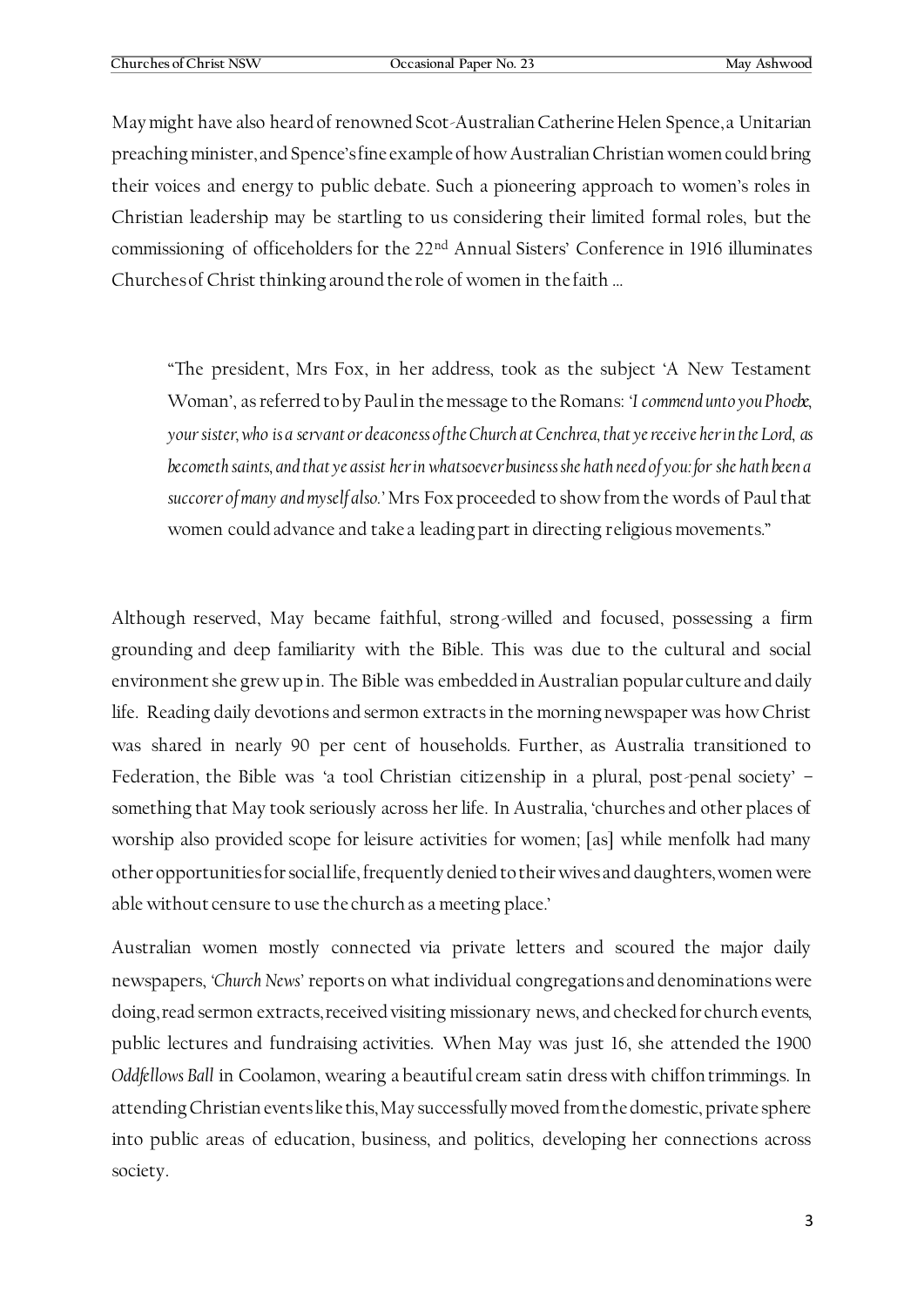As the 1900s progressed, May's deepening involvement with local Churches of Christ activities saw her enjoy a strong sense of community, develop practical skills, and make lifelong friendships within a wider trend towards public Christianity for women. This coincided with the *Australian Church of Christ State Conferences* establishing themselves between 1886 and 1914. The radio boom of the 1920s also enhanced the fast growth of the Churches of Christ movement, its 1921 census recording 54,000 members comprising one per cent of Australia's population. Whilst church services had become the most common form of community gathering in Australia, the influx of new members enabled state conferences to ramp up hospital visiting, social services fundraising, Dorcas (sewing and knitting) groups, Temperance movement initiatives, catering for the men's conferences, and offer vital outreach to 'isolated sisters' living in rural and remote parts of Australia. It also led to plentiful opportunities for the Ashwood family to steward their significant wealth with a Christ-like purpose by supporting the movement financially. May's father, John Ashwood, established *Ashwood Stores* in 1880. By 1906, his five-window flagship store on 827-831 George Street was considered the definitive 'Christmas windows' viewing experience and the Ashwood empire expanded into a 'mash-up' of Myer and Bunnings for Federation Australia shoppers: the *Truth* newspaper reporting in 1895 "… about the largest country trade done by any storekeeping in Sydney is that of Mr J.F. Ashwood, who possesses the most complete stock of groceries, confectionary, saddlery, ironmongery, crockeryware, general provisions, in the city… Mr Ashwood is [also] spoken of as a first-class employer."

When John Ashwood passed on 27 February 1921; his estate was worth £47,790 (approx. \$4 million. 2020). He bequeathed £1000 (\$87,000) each to the *Home Mission Committee, Foreign Mission Committee, Aged and Infirm Evangelists Trust* and £500 (\$41,000) to the *Chatswood Church of Christ*. Following his passing, Ellen, May, Queenie, and Elma continued the existing financial support John arranged, remembering him in 1922 with the following words, showing that whilst the family had great wealth, their hearts were postured towards Christ:

"In loving memory of my dear husband (and dear daddy) who was called home 27<sup>th</sup> February 1921:

> Speeding away, we are speeding away, On to the region of infinite day.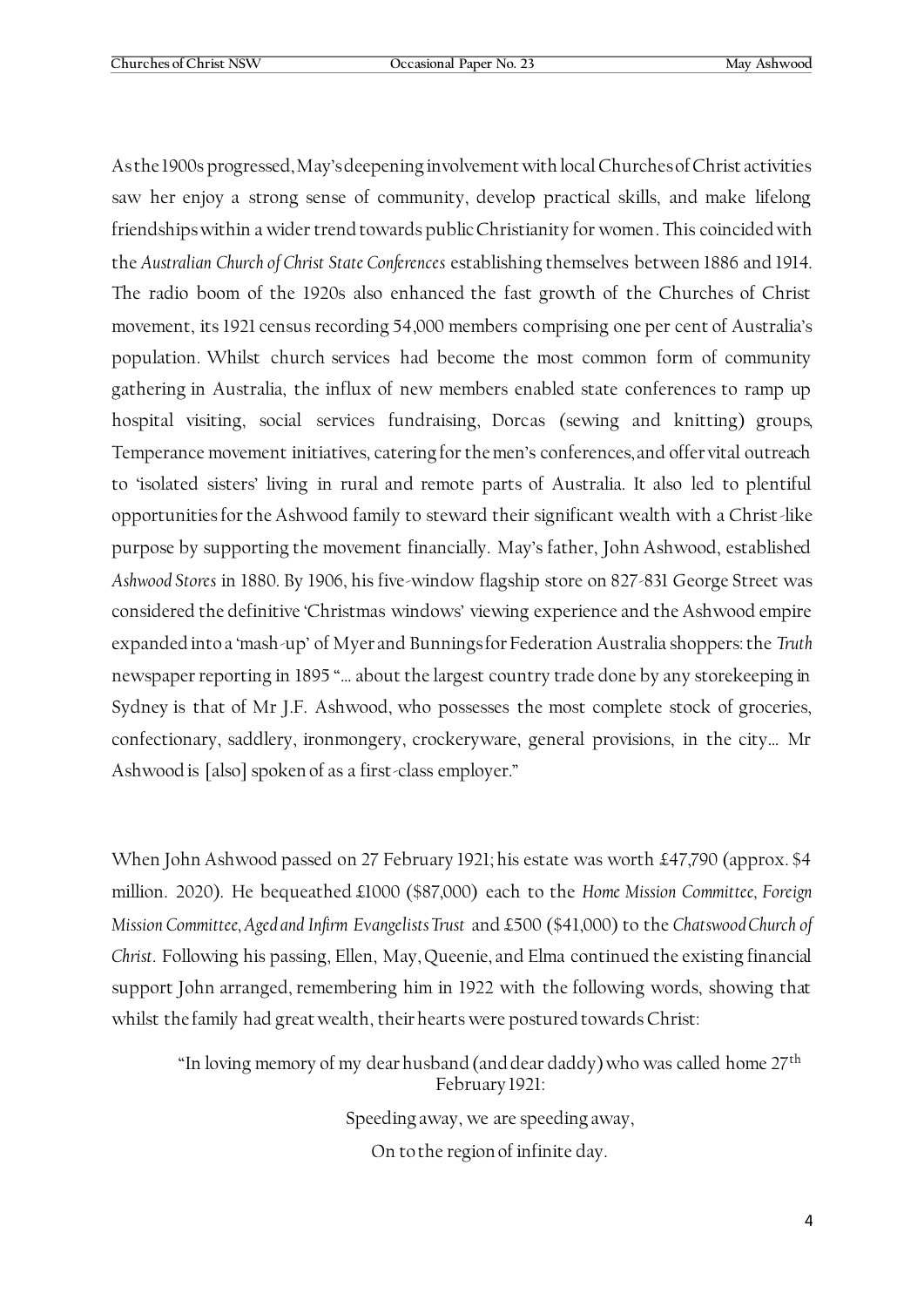Only a veil to be lifted, and then,

Oh, what a meeting with dear ones again!"

In 1927, desiring a more permanent memorial to John and foreshadowing May's *Ashwood House* memorial to her mother some years later, the Ashwood women donated £3000 (\$249,000 in today's figures) to the construction of *Ashwood Hospital* and staff living quarters in Dhond, India. Ashwood Hospital officially opened on 8 March 1929 under the direction of missionary doctor G.H. Oldfield.

Outreach to India was a key mission field for Christians, but May's strong relationship with her maternal aunt, Clara Jepson of Baramati, India, illustrates May's sense of 'wealth with purpose', plus a flair for adventure: in June 1928, May and Queenie made a '…flying visit to India…sending from Bombay through a missionary, Mr Coventry, a five-seated motorcar as a present' to Ashwood Hospital in India '… for the use of Miss Blake and the mission station at Baramati.' May donated a further £70 (\$5800) to help establish a traders' school in the district. May's sister Queenie highlights the wider Ashwood feel for community service, the newspapers describing Queenie as 'a motorist with purpose taking invalids for drives in her Packard Six motorcar.' Cars, golfing, and walking were also great passions, and Queenie and May toured Milford Sound, New Zealand, for two months with a small group of their friends in 1928.

May developed a suite of important organisational, planning, logistical, and social-creative skills and capabilities whilst supporting City Temple and Elizabeth Street Churches of Christ across the decades. This helped her upon Ellen's death at 72 in June 1930, as she and her cousin, Charles Jepson Morris, were made co-executors of Ellen's will. £150 (\$13,000) was bequeathed to *Chatswood Church of Christ*; £200 (\$17,000) each to the *Bible Schools and Young People's Department*, the *Ashwood Hospital* in Dhond, India, the *College of the Bible, Glen Iris* and to her nephew, Charles. £100 (\$8487) was given to the *Sister's Conference*; £50 (\$4243) each to the Church extension fund and the *Christian Messenger Newspaper*; £500 (\$42,438) to her niece, Mrs A. A. Hughes (Baramati, India) and £2000 (\$170,000) to her sister, Mrs Clara Jepson (Baramati). Ellen bequeathed 52 Clarendon Road, Stanmore, to the *Home Missions Department* and 50 Clarendon Road, Stanmore, to the *Foreign Mission Department* of the NSW Churches of Christ. Following this responsibility, May's intensive involvement with Churches of Christ escalated. She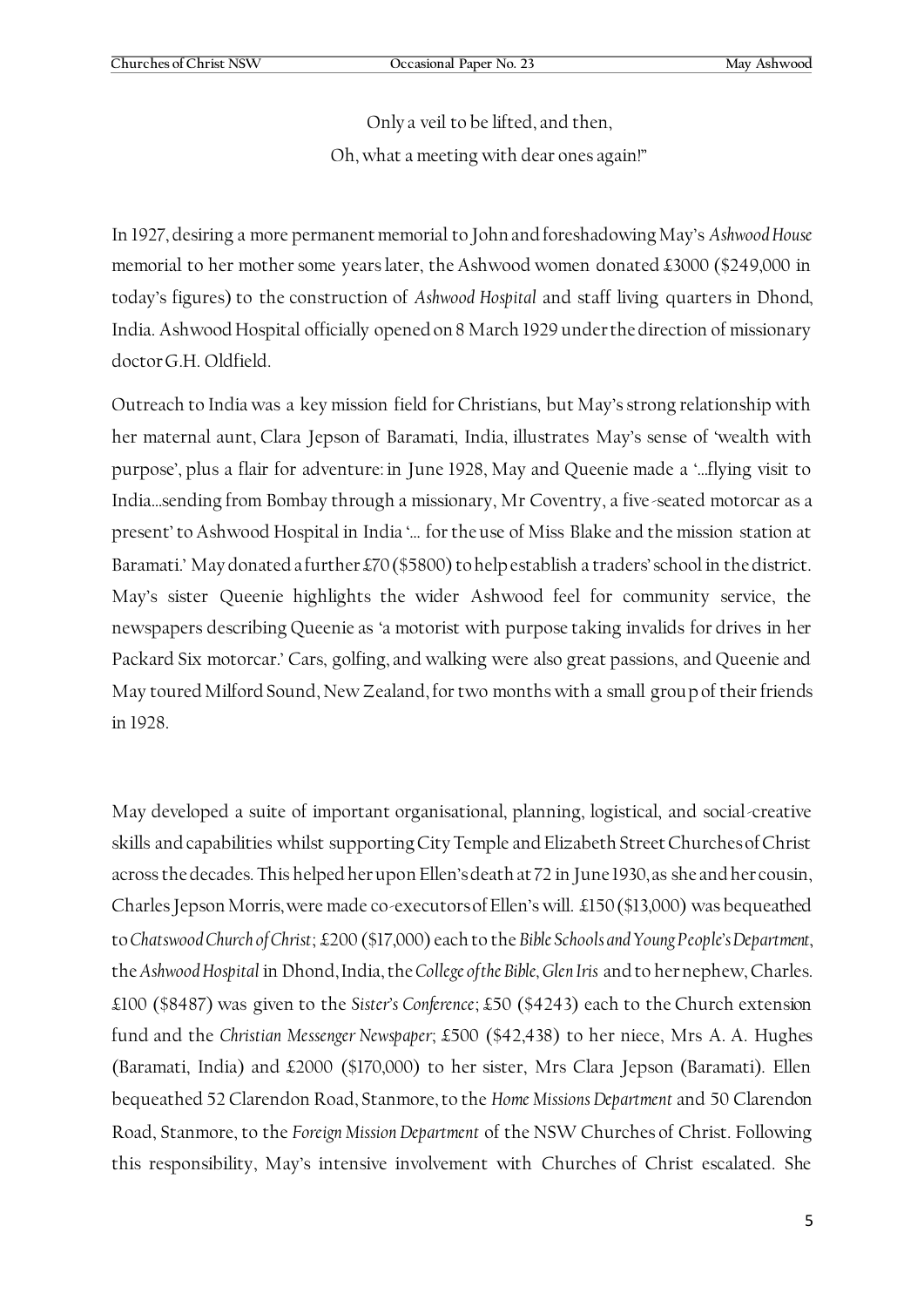became President of the *NSW Women's Conference* in 1933-34, and, in 1936, she gave £7000 (\$689,000) to finance the construction and fit-out of *Ashwood House,* with building works starting on 11 December 1936.

Remaining single, May was a pioneer for women at a time when married women were known by their husband's name, and she notably pioneered aged care, since Ashwood House was the first aged care facility for Churches of Christ in NSW. Yet May's story is much more exciting than just donating the cost of building materials. She wasn't all work and no play and brought a genuine, lifelong interest in the care of women in her local community with a sense of fun – evident in her winning the prize of 'most humorous girl' dressed as 'Pierrot' at the *Silverton Fancy Dress Ball* on Saturday 9 October 1937, a philanthropic evening supporting the Silverton Parents and Citizens Association.

May's contemporaries celebrated her character and contribution at the official opening of Ashwood House at 3pm on Easter Monday 18 May 1938, one commentator saying …

"Many eloquent speeches were made, expressing appreciation and gratitude to all who had assisted in the building, equipment, and furnishing of this beautiful home. It was impossible to mention by name all who had worked or contributed, but special thanks were tendered to the Board of Management of the Church of Christ Boys' Home, who had given the two acres of land on which the home is built, and to Miss Ashwood, who had built it for £7000. In a moving speech, Miss Ashwood said she had built the Home as a memorial to her mother, who had expressed a wish that her daughter should assist in such a project. Earlier speakers had stressed the fact that Miss Ashwood had not only found the money but had taken a loving interest in every detail of the building with the object of providing every comfort for those fortunate enough to occupy it. That this had been fully attained was amply proved when, after the official ceremony was over, those present were invited to inspect the building. Anything less like an institution could not be imagined. The dining room, carpeted, spacious and tastefully furnished, set the standard for the whole building. Individual tastes have been catered for in the furnishing of the bedrooms, with a choice of Vieaux rose, blue, green or primrose. The kitchen is a model of what a modern kitchen should be, and all domestic offices are of the most up-to-date character. As a speaker well said at the opening, the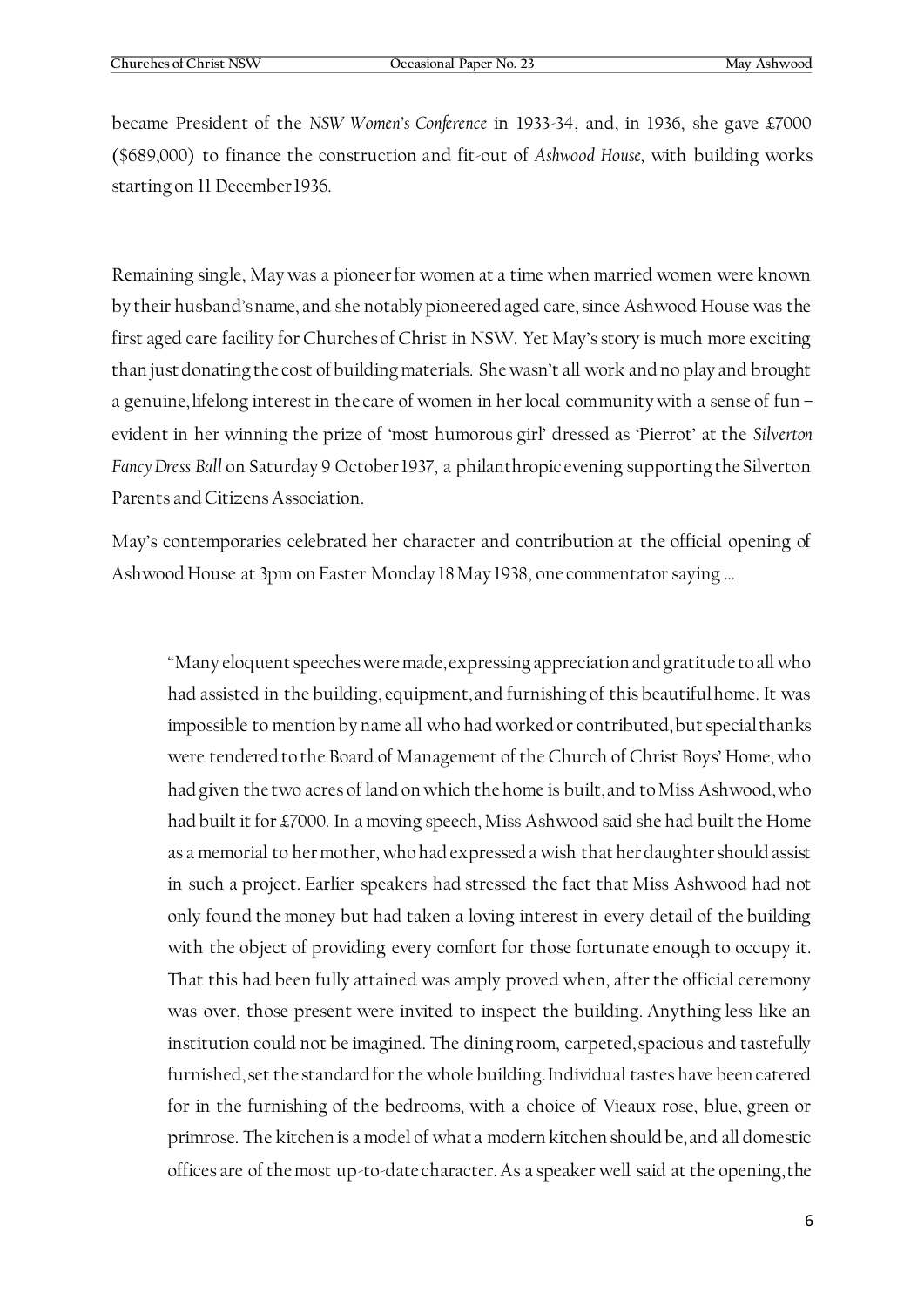whole place is designed for the comfort of the inmates and the ease of the staff: "Matron Chapple is in charge, and her aim will be to make it a real 'home'."

May Ashwood's contribution is an early example of Christian women's leadership within the Churches of Christ movement. Her drive stems from her mother's influence, and retrospectively it is astonishing to consider the counter-cultural approach May had to managing her wealth as a faithful Christian steward. Steadfastly supporting overseas and home missions, May generously gave her time and energy to many committee meetings and was deeply involved in behind-the-scenes preparations for networking events. Harold Hayward commented, "Once or twice, a few of us played tennis on her home tennis court at Roseville but didn't appreciate young people looking for lost tennis balls in her garden!"

Reserved, but offering strength of character and conviction for Christ, May ably fulfilled senior roles within the *Sisters' Conference of the New South Wales Churches of Christ*: serving on the *Ashwood House Aged Ladies Nursing Home Committee of Management* until 1958, and as its secretary and treasurer at different times. May was secretary of the *New South Wales Women's Conference* in 1933, on the *Boys Home Committee* in 1939-1942; *Women's Conference* president in 1940-1941; on the *Homes Co-operative Committee* in 1942-1943; and was elected by the Women's Conference to be their representative on the *State Bible College Board of Management* in 1941. May was more elusive in later life, yet no less respected by her contemporaries for her commitment to the next generation. After the Bible College Endowment Fund's creation in 1952, May initially donated £200 (\$7144) in 1954, then £2750 (\$89,000) in 1957. She also gave £20,000 (\$647,000) to enable students to continue training at some Australian universities, financing Miss Hilda Mackaness, M.A., (appointed by the Bible College faculty), to provide lectures in secular subjects. In 1957, May funded the *Ashwood Lectureship* for the Bible College. Ashwood House remained close to May's heart, and in 1963 she planted a commemorative tree in the front lawn.

May continued her service to Christ within the movement until her death on 12 December 1980, aged 96. It is believed that May's younger sister, Queenie Robertson, died in 1975, but we do not have a record of Elma Ashwood's passing.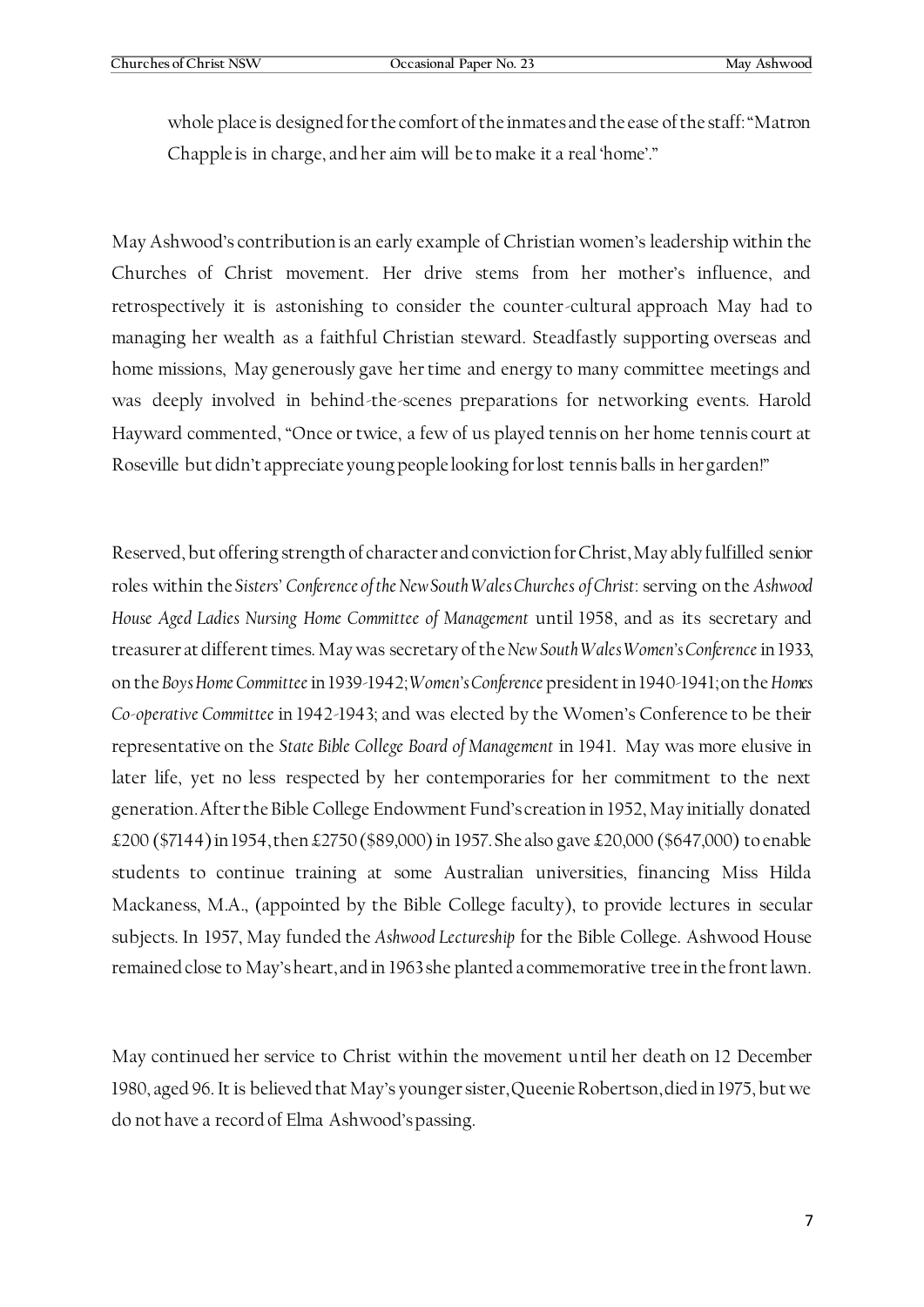# **REFERENCES**

1. *The Sydney Morning Herald*. Family Notices: Births - Ashwood, Sat. 29 November 1884, page 1.

2. *The Sydney Morning Herald.* Funeral Notices: Mrs. J.F. Ashwood. Mon. 16 June 1930, page 8.

3. Alison Bashford & Stuart Macintyre (eds). *The Cambridge History of Australia, Volume 1: Indigenous and Colonial Australia*. Cambridge University Press, 2013 – See Anne O'Brien, Chapter 17: Religion. page 428. For the Churches of Christ, at first, men had significantly more opportunities for public displays of faith and leadership: preaching, presiding over the Lord's Table, debating, teaching children the Scriptures, prayer, leading communal singing, publishing poetry and reading the Bible at church. By comparison, women could pray, read the Bible at home, sing, and write poetry.

4. *The Daily Telegraph*. For Women: In the Throng. Thurs. 16 April 1908, page 6.

5. Information kindly shared by Dennis Nutt, New South Wales Churches of Christ historian.

6. Michael Gladwin. *Preaching and Australian Public Life 1788-1914*, in St Mark's Review: A journal of Christian thought and opinion. Preaching before a watching world. No. 227, Feb 2014 (i), page 8.

7. *The Daily Telegraph*. Churches of Christ, Thur. 20 April 1916, page 5.

8. Meredith Lake. *The Bible in Australia: A cultural history*. University of New South Wales Press 2018, Chapter 4, Spreading the Word, pages 138-139.

9. Michael Gladwin. *Preaching and Australian Public Life.* page 10; Meredith Lake. 2018, page 119.

10. Meredith Lake. 2018, page 111.

11. Pat Starkey, Chapter 6: 'Women Religious and Religious Women: Faith and practice in women's lives', page 185 in Deborah Simonton (ed). *The Routledge History of Women in Europe since 1700.* Routledge, London, and New York, 2007.

- 12. Meredith Lake. 2018, page 120.
- 13. Michael Gladwin. 2014, page 11.
- 14. *Wagga Wagga Advertiser*. Oddfellows Ball at Coolamon. Tues. 9 October 1900, page 2
- 15. *Northern Star (Lismore, NSW)*. 'News of the Churches: Churches of Christ', Sat. 20 Nov 1926, page 13.
- 16. Meredith Lake. 2018, page 116.
- 17. *Newcastle Morning Herald and Miner's Advocate*. Churches of Christ: the late Mr J.F. Ashwood, Sat. 21 May 1921.
- 18. *The Daily Telegraph*. A Bad meal creates bad temper. Mon. 17 December 1894, page 3.
- 19. *Truth.* Some Sydney Streets, Sun. 7 April 1895, page 3.
- 20. *The Daily Telegraph*. The Late J.F. Ashwood. Sat. 7 May 1921.